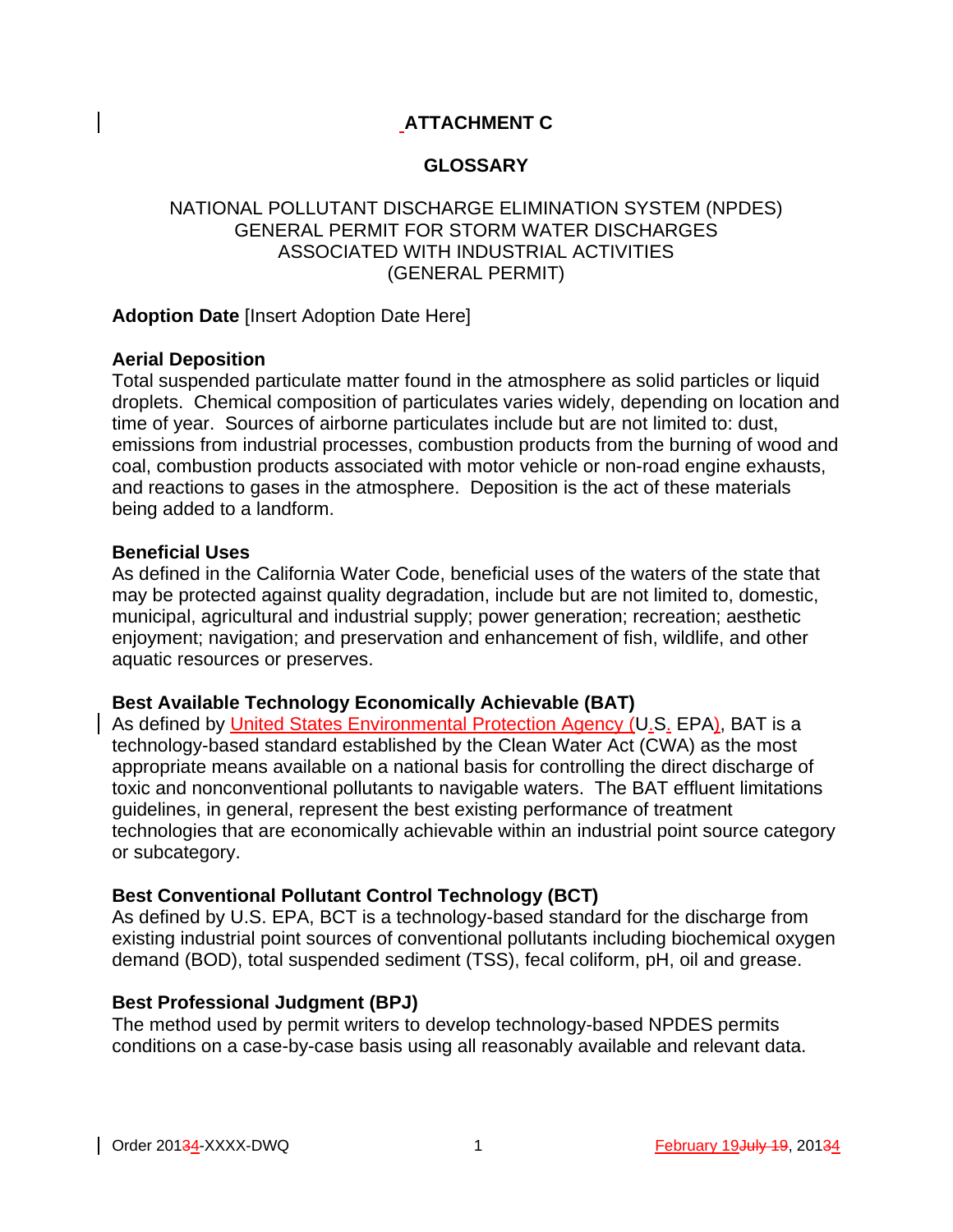### **Best Management Practices (BMPs)**

Scheduling of activities, prohibitions of practices, maintenance procedures, and other management practices to prevent or reduce the discharge of pollutants. BMPs also include treatment requirements, operating procedures, and practices to control site runoff, spillage or leaks, sludge or waste disposal, or drainage from raw material storage.

### **Chain of Custody**

Form used to track sample handling as samples progress from sample collection to the laboratory. The chain of custody is also used to track the resulting analytical data from the laboratory to the client. Chain of custody forms can be obtained from an analytical laboratory upon request.

### **Debris**

Litter, rubble, discarded refuse, and remains of destroyed inorganic anthropogenic waste.

### **Detected Not Quantifiable (DNQ)**

A sSample result that is between the Method Detection Limit (MDL) and the Minimum Level (ML).

### **Discharger**

A person, company, agency, or other entity that is the operator of the industrial facility covered by this General Permit.

#### **Drainage Area**

The area of land that drains water, sediment, pollutants, and dissolved materials to a common discharge location.

#### **Effective Date**

The date, set by the State Water Resources Control Board (State Water Board), when at least one or more of the new-General Permit's requirements take effect and the previous permit expires. The Effective Date contained in tThis General Permit draft hasrequires most of the requirements (such as SMARTs submittals, minimum BMPs, sampling and analysis requirements) to takeing effect on Julyanuary 15, 2015.

#### **Effluent**

Any discharge of water either to the receiving water or beyond the property boundary controlled by the Discharger.

#### **Effluent Limitation**

Any numeric or narrative restriction imposed on quantities, discharge rates, and concentrations of pollutants that are discharged from point sources into waters of the United States, waters of the contiguous zone, or the ocean.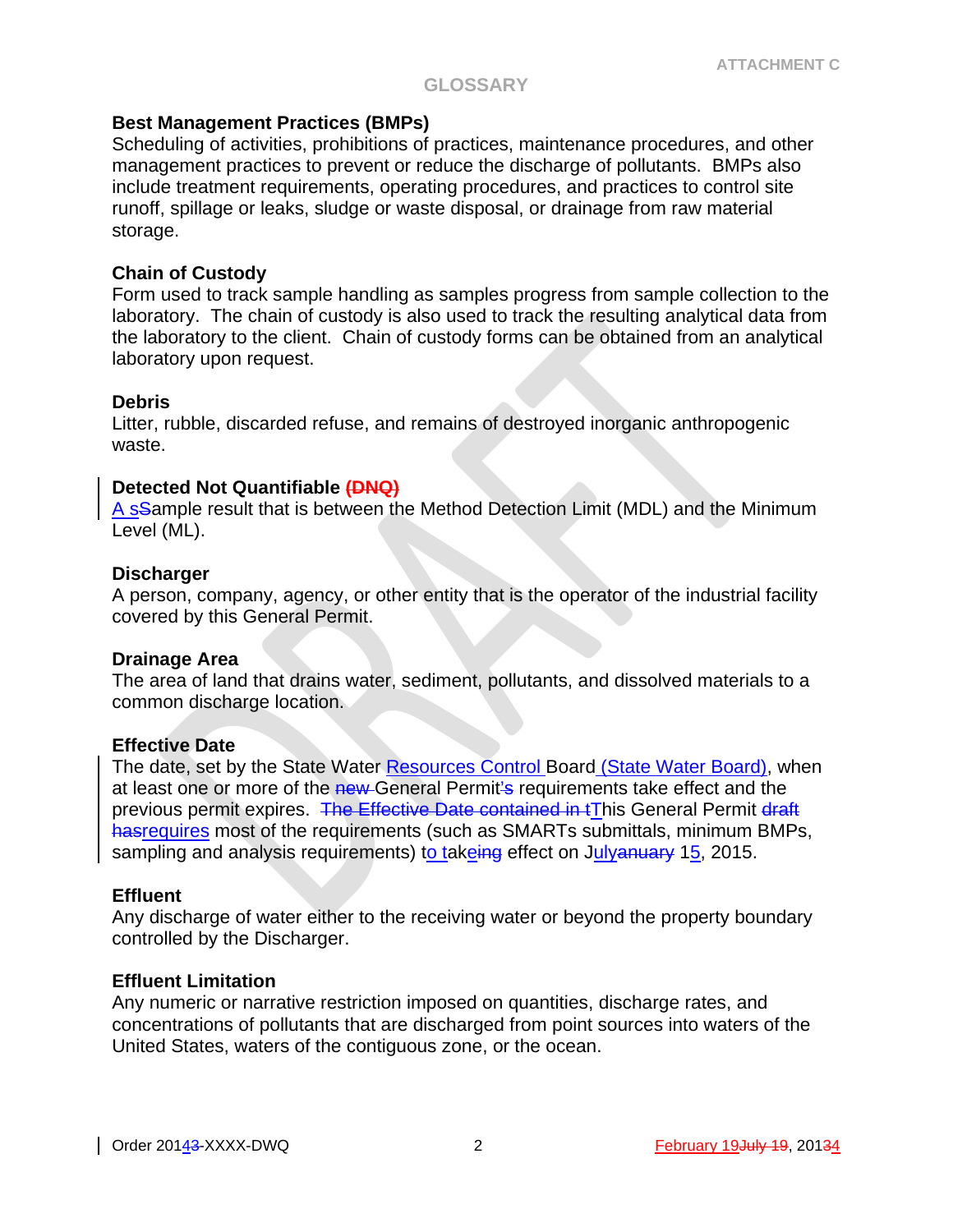### **Erosion**

The process by which soil particles are detached and transported by the actions of wind, water, or gravity.

### **Erosion Control BMPs**

Vegetation, such as grasses and wildflowers, and other materials, such as straw, fiber, stabilizing emulsion, protective blankets, etc., placed to stabilize areas of disturbed soils, reduce loss of soil due to the action of water or wind, and prevent water pollution.

### **Facility**

A collection of industrial processes discharging storm water associated with industrial activity within the property boundary or operational unit.

#### **Field Measurements**

Testing procedures performed in the field with portable field-testing kits or meters.

### **Good Housekeeping BMPs**

BMPs designed to reduce or eliminate the addition of pollutants through analysis of pollutant sources, implementation of proper handling/disposal practices, employee education, and other actions.

### **Industrial Materials**

Includes, but is not limited to: raw materials, recyclable materials, intermediate products, final products, by product, waste products, fuels, materials such as solvents, detergents, and plastic pellets; finished materials such as metallic products; raw materials used in food processing or production; hazardous substances designated under Section 101(14) of Comprehensive Environmental Response, Compensation, and Liability Act (CERLCA); any chemical the facility is required to report pursuant to Section 313 of Title III of Superfund Amendments and Reauthorization Act (SARA); fertilizers; pesticides; and waste products such as ashes, slag, and sludge and that are used, handled, stored, or disposed in relation to a facility's industrial activity.

### **Method Detection Limit (MDL)**

The minimum concentration of a substance that can be measured and reported with 99% confidence that the analyte concentration is greater than zero.

#### **Minimum Level (ML)**

The lowest level at which the entire analytical system must give a recognizable signal and acceptable calibration point for the analyte. It is equivalent to the concentration of the lowest calibration standard, assuming that all method-specified sample weights, volumes, and cleanup procedures have been employed.

#### **Monitoring Implementation Plan (MIP)**

Planning document included in the Storm Water Pollution Prevention Plan (SWPPP). Dischargers are required to record information on the implementation of the monitoring requirements in this General Permit. The MIP should include relevant information on: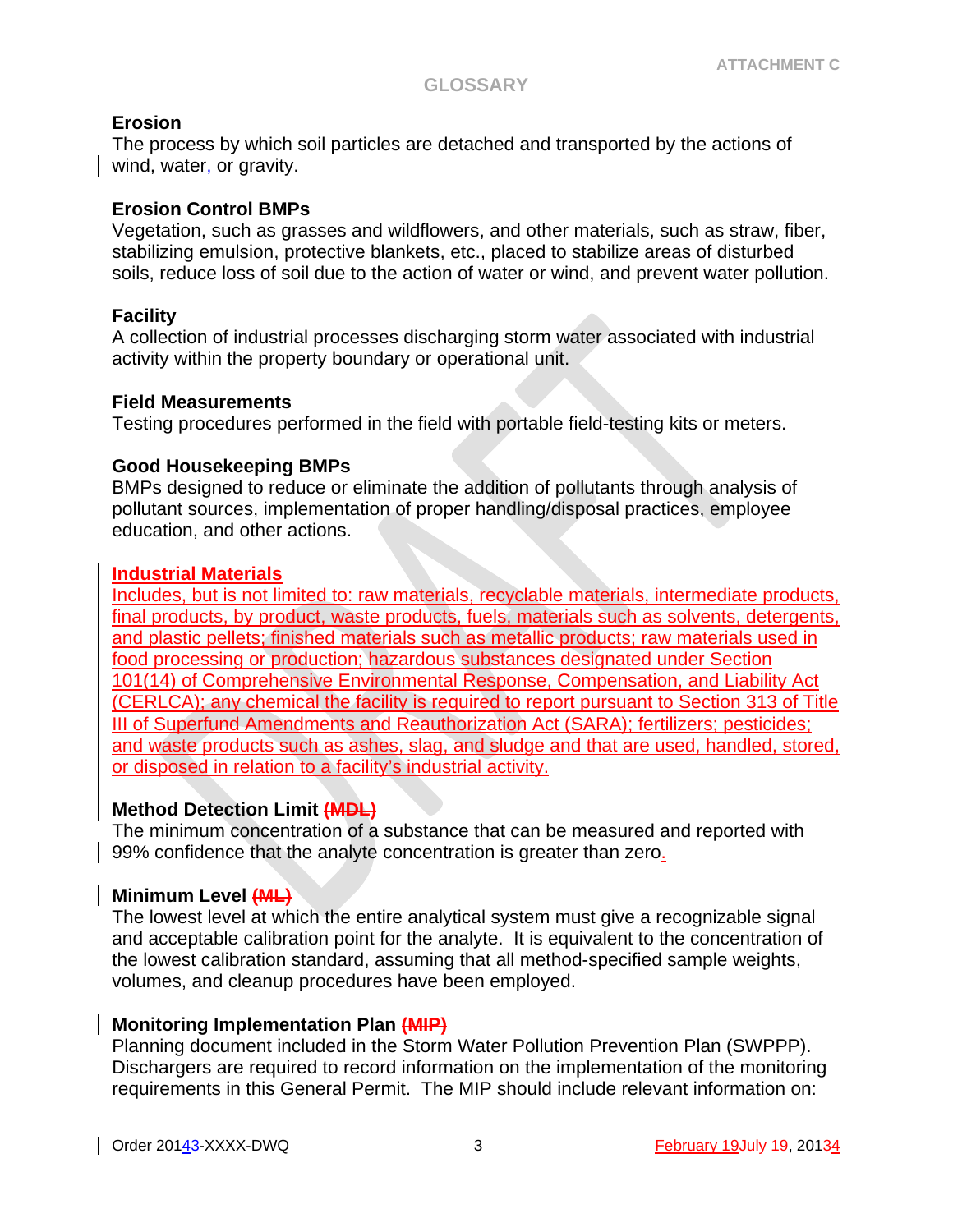the Monthly Visual Observation schedule, Sampling Parameters, Representative Sampling Reduction (RSR), Sample Frequency Reduction (SFR), and Qualified Combined Samples (QCS).

#### **Monitoring Requirements**

Includes sampling and analysis activities as well as visual observations.

### **Natural Background**

Pollutants including substances that are naturally occurring in soils or groundwater. Natural background pollutants do not include legacy pollutants from previous activity at a facilityon your site, or pollutants in run-on from neighboring sources which are not naturally occurring.

# **New Discharge(r)**

A facility from which there is a discharge, that did not commence the discharge at a particular site prior to August 13, 1979, which is not a new source as defined in 40 Code of Federal Regulations 122.29, and which has never received a finally effective NPDES permit for discharges at that site. See 40 Code of Federal Regulations 122.2.

# **Numeric Action Level (NAL) Exceedance**

Annual NAL exceedance - the Discharger shall determine the average concentration for each parameter using the results of all the sampling and analytical results for the entire facility for the reporting year (i.e., all "effluent" data) and compare this to the corresponding Annual NAL values in Table 2. For Dischargers using composite sampling or flow measurement in accordance with standard practices, the average concentrations shall be calculated in accordance with the U.S. EPA Guidance Manual for the Monitoring and Reporting Requirements of the NPDES Multi-Sector Storm Water General Permit.<sup>[1](#page-3-0)</sup> An annual NAL exceedance occurs when the average of all the analytical results for a parameter from samples taken within a reporting year exceeds an annual NAL value for that parameter listed in Table 2 (or is outside the NAL pH range);

Instantaneous maximum NAL exceedance - the Discharger shall compare all sampling and analytical results from each distinct sample (individual or composite) to the corresponding Instantaneous maximum NAL values in Table 2. An instantaneous maximum NAL exceedance occurs when two or more analytical results from samples taken for any parameter within a reporting year exceed the instantaneous maximum NAL value (for TSS and O&G), or are outside of the instantaneous maximum NAL range (for pH).

#### **Non-Visible Pollutants**

Pollutants associated with a specific site or activity that can have a negative impact on water quality, but cannot be seen though observation (ex: chlorine). Such pollutants being discharged are not authorized.

<span id="page-3-0"></span>U.S. EPA. NPDES Storm Water Sampling Guidance Document. [<http://www.epa.gov/npdes/pubs/owm0093.pdf](http://www.epa.gov/npdes/pubs/owm0093.pdf) >. [as of July 3, 2013]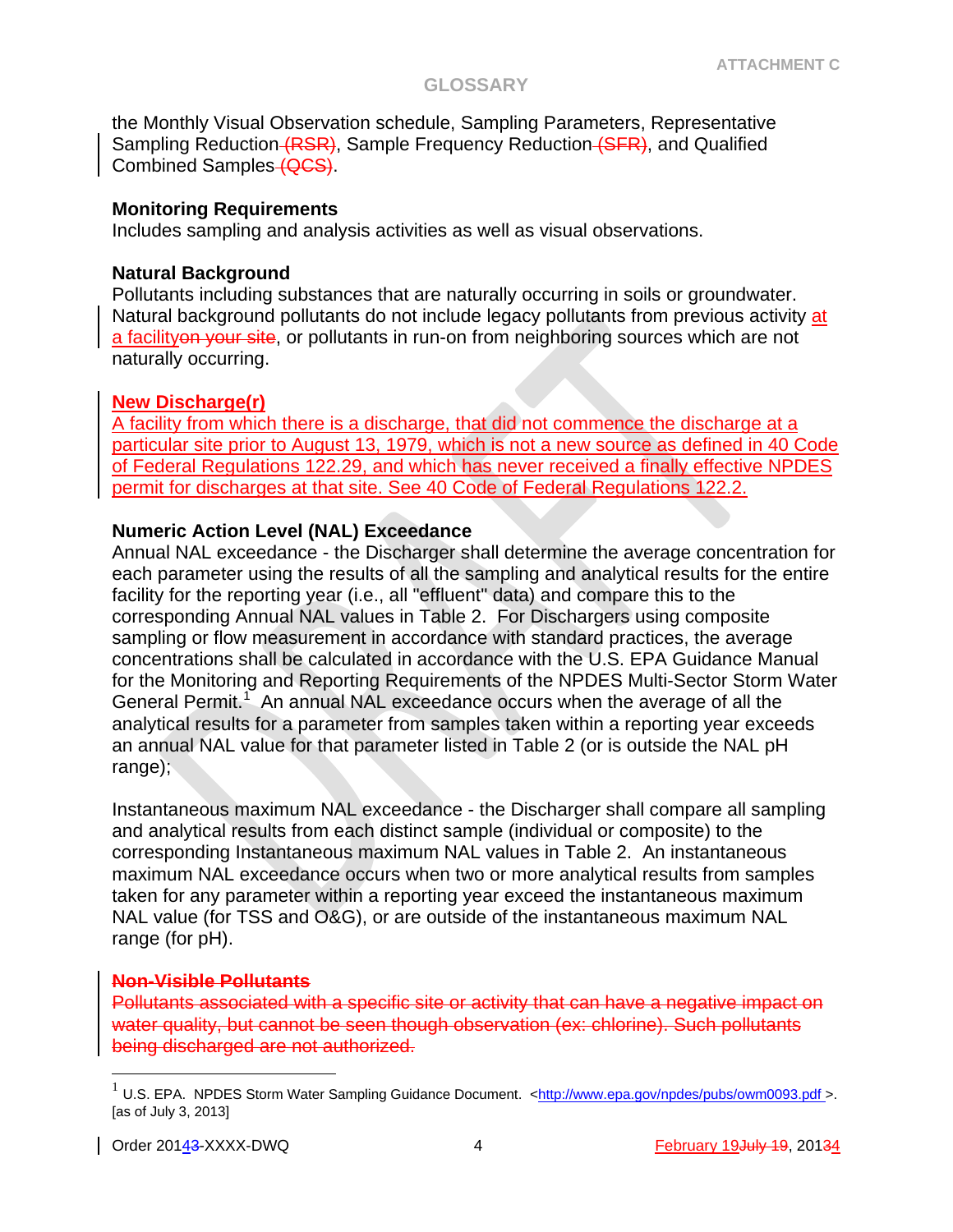### **Non Detect (ND)**

Sample result is less than Method Detection Limit (MDL); Analyte being tested cannot be detected by the equipment or method.

### **Non-Storm Water Discharges (NSWDs)**

Discharges that do not originate from precipitation events. Including, but not limited to, discharges of process water, air conditioner condensate, non-contact cooling water, vehicle wash water, sanitary wastes, concrete washout water, paint wash water, irrigation water, or pipe testing water.

### **Numeric Action Level (NAL)**

Pollutant concentration levels used to evaluate if best management practices are effective and if additional measures are necessary to control pollutants. NALs are not effluent limits. The exceedance of an NAL is not a permit violation.

### **Operator**

In the context of storm water associated with industrial activity, any party associated with an industrial facility that meets either of the following two criteria:

- a. The party has operational control over the industrial SWPPP and SWPPP specifications, including the ability to make modifications to those plans and specifications
- b. The party has day-to-day operational control of activities at the facility which are necessary to ensure compliance with a SWPPP for the facility or other permit conditions (e.g., authorized to direct workers at a site to carry out activities required by the SWPPP or comply with other permit conditions).

# **pH**

Unit universally used to express the intensity of the acid or alkaline condition of a water sample. The pH of natural waters tends to range between 6.0 and 9.0, with neutral being 7.0. Extremes of pH can have deleterious effects on aquatic systems.

#### **Plastic Materials**

Plastic resin pellets, powders, flakes, additives, regrind, scrap, dust, and industrial process waste or recycling that has the potential to discharge or migrate and discharge off-site. Plastic Materials are virgin and recycled plastic resin pellets, powders, flakes, powdered additives, regrind, dust, and other similar types of preproduction plastics with the potential to discharge or migrate off-site.

# **Qualified Industrial Storm Water Practitioner (QISP)**

Only required once a Discharger reaches Level 1 status, a QISP is the individual assigned to ensure compliance with this General Permit. This includes implementing the SWPPP, performing the Annual Comprehensive Facility Compliance Evaluation (Annual Evaluation), assisting in the preparation of Annual Reports, performing ERAs,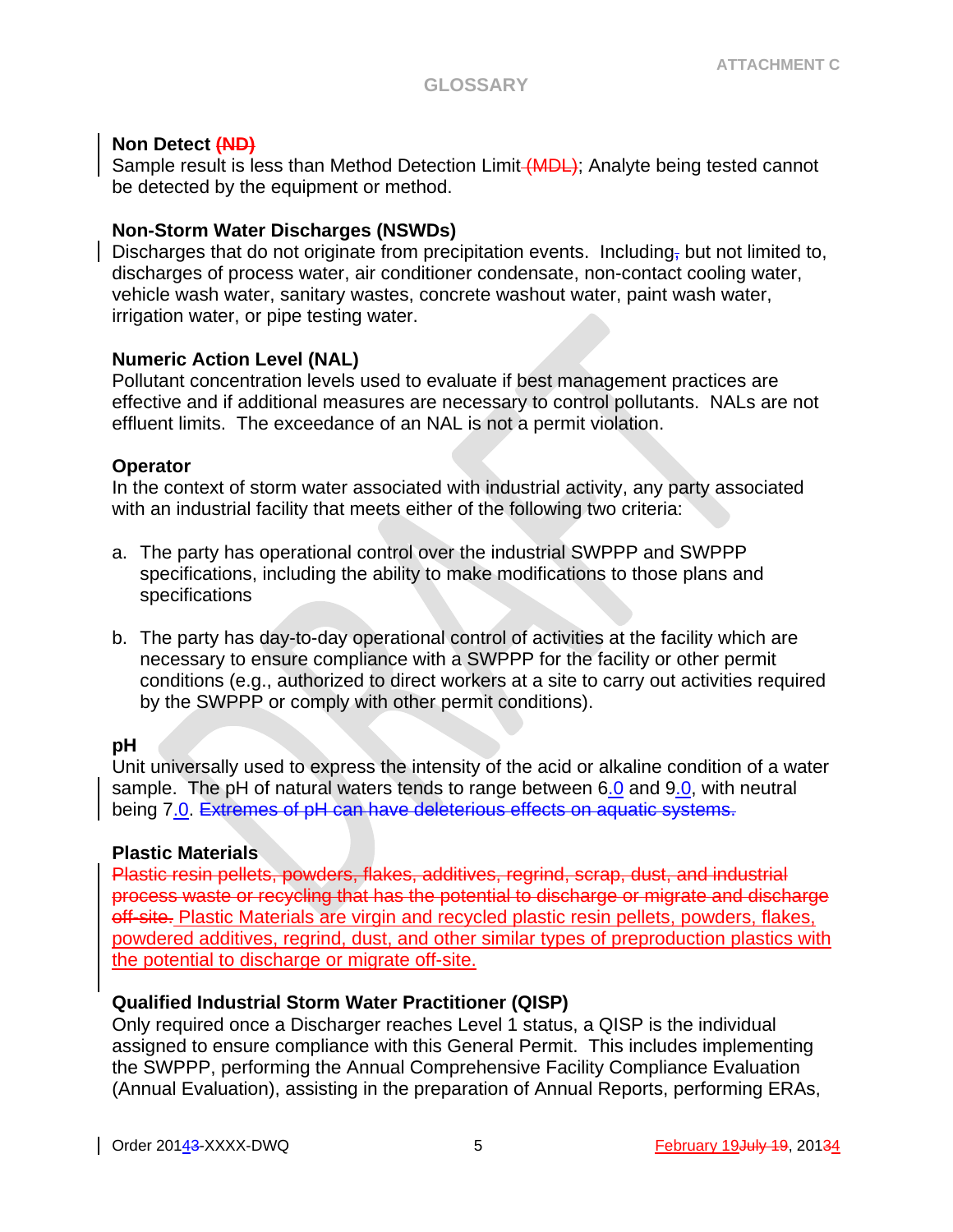and training appropriate  $p$ Pollution  $p$ Prevention  $t$ Team members. The individual must take the appropriate state approved or sponsored training to be qualified. Dischargers shall ensure that the designated QISP is geographically located in an area where they will be able to adequately perform the permit requirements at all of the facilities they represent.

# **Qualifying Storm Event (QSE)**

A precipitation event that:

- a. Produces a discharge for at least one drainage area; and
- b. Is preceded by 48 hours with no discharge from any drainage area.

#### **Regional Water Board**

Includes the Executive Officer and delegated Regional Water Board staff.

### **Runoff Control BMPs**

Measures used to divert run-on from offsite and runoff within the site.

#### **Run-on**

Discharges that originate offsite and flow onto the property of a separate facility or property or, discharges that originate onsite from areas not related to industrial activities and flow onto areas on the property with industrial activity.

# **Scheduled Facility Operating Hours**

The time periods when the facility is staffed to conduct any function related to industrial activity, but excluding time periods where only routine maintenance, emergency response, security, and/or janitorial services are performed.

#### **Sediment**

Solid particulate matter, both mineral and organic, that is in suspension, is being transported, or has been moved from its origin by air, water, gravity, or ice and has come to rest on the earth's surface either above or below sea level.

#### **Sedimentation**

Process of deposition of suspended matter carried by water, wastewater, or other liquids that flow by gravity. Control of sedimentation is accomplished by reducing the velocity of the liquid below the point at which it can transport the suspended material.

# **Sediment Control BMPs**

Practices that trap soil particles after they have been eroded by rain, flowing water, or wind. Includes those practices that intercept and slow or detain the flow of storm water to allow sediment to settle and be trapped (i.e.g., silt fence, sediment basin, fiber rolls, etc.).

#### **Sheet Flow**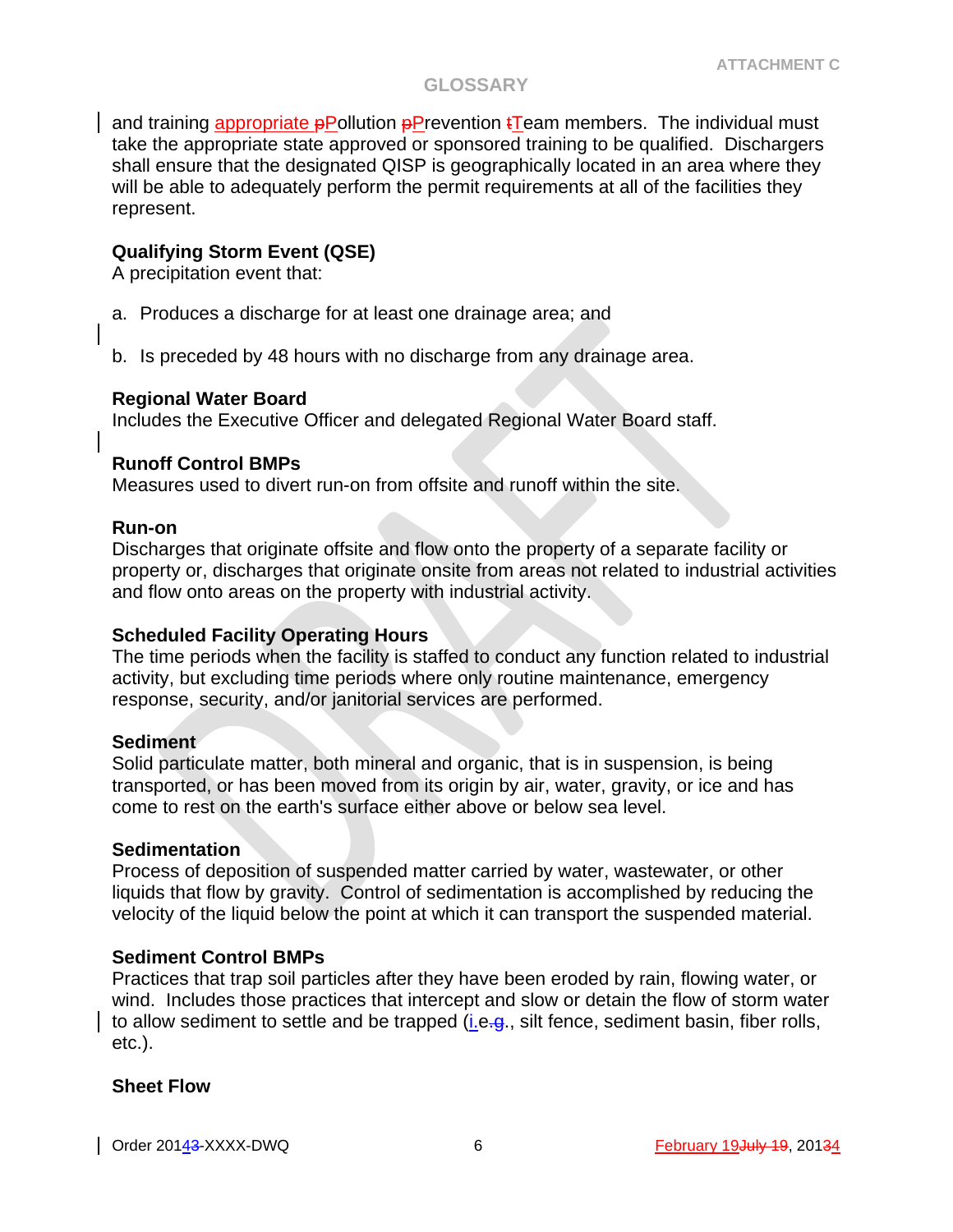Flow of water that occurs overland in areas where there are no defined channels and where the water spreads out over a large area at a uniform depth.

### **Significant Materials**

Includes, but is not limited to: raw materials; fuels; materials such as solvents, detergents, and plastic pellets; finished materials such as metallic products; raw materials used in food processing or production; hazardous substances designated under Section 101(14) of Comprehensive Environmental Response, Compensation, and Liability Act (CERLCA); any chemical the facility is required to report pursuant to Section 313 of Title III of Superfund Amendments and Reauthorization Act (SARA); fertilizers; pesticides; and waste products such as ashes, slag, and sludge that have the potential to be released with industrial storm water discharges

#### **Source**

Any facility or building, property, road, or area that causes or contributes to pollutants in storm water.

### **Storm Water**

Storm water runoff, snowmelt runoff, and storm water surface runoff and drainage.

### **Storm Water Discharge Associated With Industrial Activity**

The discharge from any conveyance which is used for collecting and conveying storm water and which is directly related to manufacturing, processing, or raw materials storage areas at an industrial plant as identified in Attachment A of this General Permit. The term does not include discharges from facilities or activities excluded from the NPDES program. The term includes, but is not limited to, storm water discharges from industrial plant yards; immediate access roads and rail lines used or traveled by carriers of raw materials; manufactured products, waste material, or by-products used or created by the facility; material handling sites; refuse sites; sites used for the application or disposal of process wastewaters (as defined at 40 C.F.R. section 401); sites used for the storage and maintenance of material handling equipment; sites used for residual treatment, storage, or disposal; shipping and receiving areas; manufacturing buildings; storage areas (including tank farms) for raw materials, and intermediate and finished products; and areas where industrial activity has taken place in the past and significant materials remain and are exposed to storm water. The term does not include discharges from facilities or activities excluded from the NPDES program under 40 C.F.R. section 122.

Material handling activities include the: storage, loading and unloading, transportation, or conveyance of any raw material, intermediate product, finished product, by-product, or waste product. The term excludes areas located on plant lands separate from the plant's industrial activities, such as office buildings and accompanying parking lots as long as the drainage from the excluded areas is not mixed with storm water drained from the above described areas. Industrial facilities (including industrial facilities that are federally, State, or municipally owned or operated that meet the description of the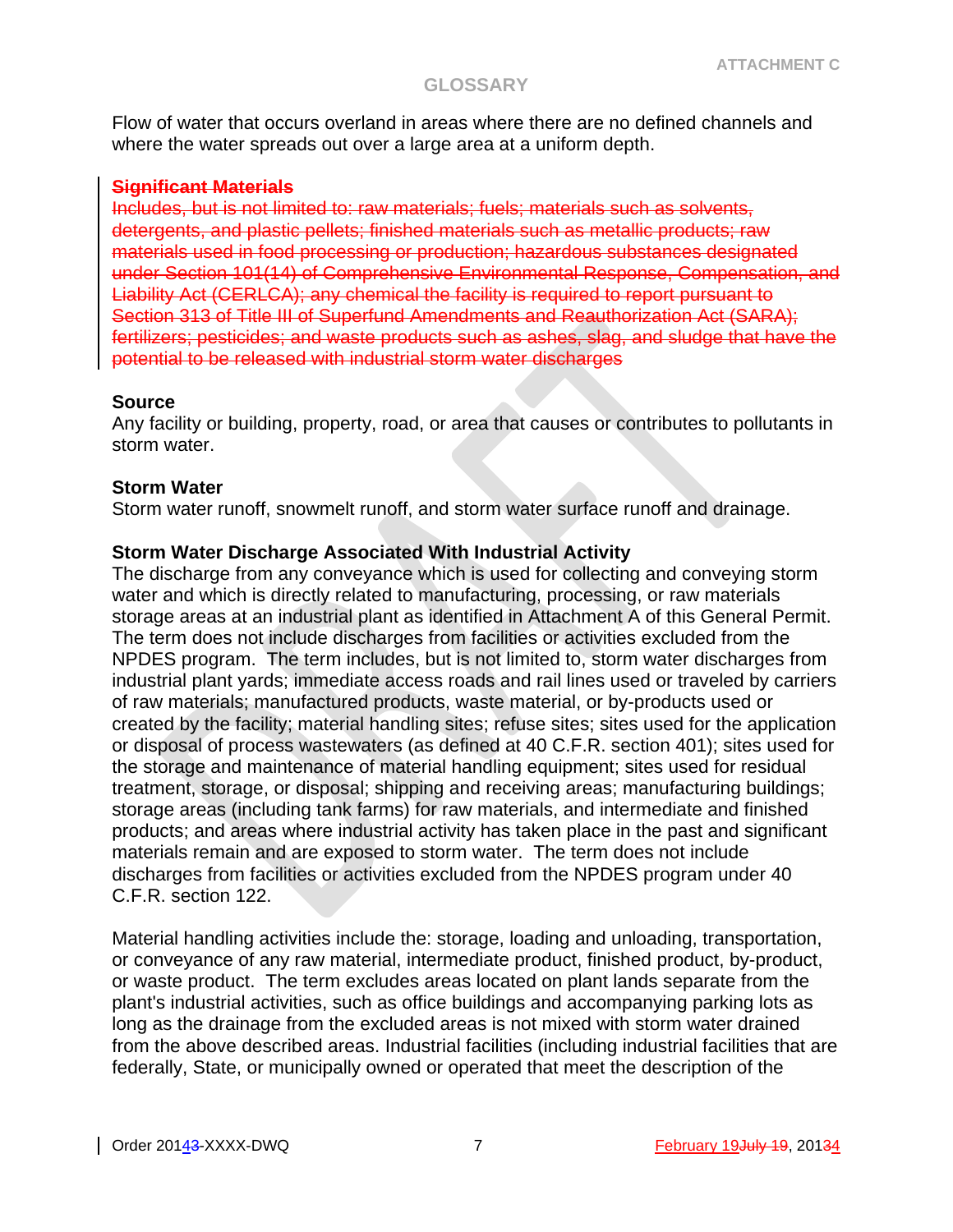facilities listed in this paragraph) include those facilities designated under 40 C.F.R. section122.26(a)(1)(v).

### **Structural Controls**

Any structural facility designed and constructed to mitigate the adverse impacts of storm water and urban runoff pollution.

# **Total Suspended Solids (TSS)**

The measure of the suspended solids in a water sample including inorganic substances such as soil particles, organic substances such as algae, aquatic plant/animal waste, and particles related to industrial/sewage waste, etc. The TSS test measures the concentration of suspended solids in water by measuring the dry weight of a solid material contained in a known volume of a sub-sample of a collected water sample. Results are reported in mg/L.

# **Toxicity**

The adverse response(s) of organisms to chemicals or physical agents ranging from mortality to physiological responses, such as impaired reproduction or growth anomalies.

# **Trade Secret**

Information, including a formula, pattern, compilation, program, device, method, technique, or process, that: (1) derives independent economic value, actual or potential, from not being generally known to the public or to other persons who can obtain economic value from its disclosure or use; and (2) is the subject of efforts that are reasonable under the circumstances to maintain its secrecy.

# **Turbidity**

The cloudiness of water quantified by the degree to which light traveling through a water column is scattered by the suspended organic and inorganic particles it contains. The turbidity test is reported in Nephelometric Turbidity Units (NTU) or Jackson Turbidity Units (JTU).

# **Waters of the United States**

Generally refers to surface waters, as defined for the purposes of the federal Clean Water Act.

# **Water Quality Objectives**

Defined in the California Water Code as limits or levels of water quality constituents or characteristics which are established for the reasonable protection of beneficial uses of water or the prevention of nuisance within a specific area.

# **Water Quality Standards**

Consists of beneficial uses, water quality objectives to protect those uses, an antidegradation policy, and policies for implementation. Water quality standards are established in Regional Water Quality Control Plans (Basin Plans) and statewide Water